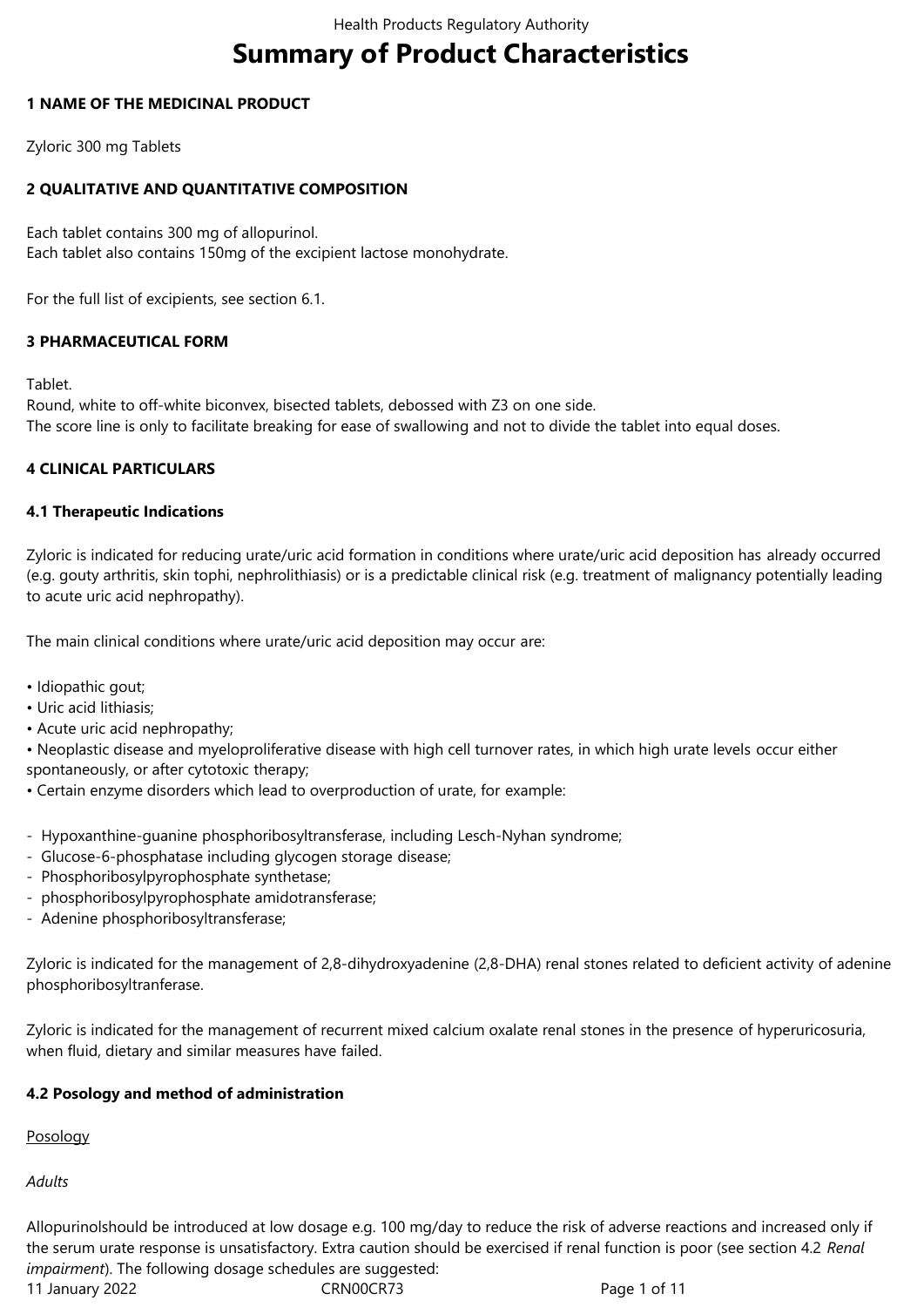100 to 200 mg daily in mild conditions; 300 to 600 mg daily in moderately severe conditions; 700 to 900 mg daily in severe conditions.

Dosage higher than 300 mg should be given in divided doses not exceeding 300 mg at any time. If dosage on a mg/kg bodyweight basis is required, 2 to 10 mg/kg bodyweight/day should be used.

#### *Paediatric population*

Children under 15 years: 10 to 20 mg/kg bodyweight/day up to a maximum of 400 mg daily. Use in children is rarely indicated, except in malignant conditions (especially leukaemia) and certain enzyme disorders such as Lesch-Nyhan syndrome.

#### *Older people*

In the absence of specific data, the lowest dosage which produces satisfactory urate reduction should be used. Particular attention should be paid to advice in section 4.2 *Renal impairment* and section 4.4.

#### *Renal impairment*

Since allopurinol and its metabolites are excreted by the kidney, impaired renal function may lead to retention of the drug and/or its metabolites with consequent prolongation of plasma half-lives. In severe renal insufficiency, it may be advisable to use less than 100 mg per day or to use single doses of 100 mg at longer intervals than one day.

If facilities are available to monitor plasma oxipurinol concentrations, the dose should be adjusted to maintain plasma oxipurinol levels below 100μmol/litre (15.2 mg/litre).

Allopurinol and its metabolites are removed by renal dialysis. If dialysis is required two to three times a week consideration should be given to an alternative dosage schedule of 300‑400 mg Zyloric immediately after each dialysis with none in the interim.

#### *Hepatic impairment*

Reduced doses should be used in patients with hepatic impairment. Periodic liver function tests are recommended during the early stages of therapy.

#### *Treatment of high urate turnover conditions, e.g. neoplasia, Lesch‑Nyhan syndrome*

It is advisable to correct existing hyperuricaemia and/or hyperuricosuria with Zyloric before starting cytotoxic therapy. Itis important to ensure adequate hydration to maintain optimum diuresis and to attempt alkalinisation of urine to increase solubility of urinary urate/uric acid. Dosage of Zyloric should be at the lower end of the recommended dosage schedule.

If urate nephropathy or other pathology has compromised renal function, the advice given in "section 4.2 *Renal impairment*" should be followed.

These steps may reduce the risk of xanthine and/or oxipurinol deposition complicating the clinical situation. See also section 4.5 and section 4.8

#### *Monitoring Advice*

The dosage should be adjusted by monitoring serum urate concentrations and urinary urate/uric acid levels at appropriate intervals.

#### Method for Administration

Zyloric may be taken orally once a day after a meal. It is well tolerated, especially after food. Should the daily dosage exceed 300mg and gastrointestinal intolerance be manifested, a divided dose regimen may be appropriate.

11 January 2022 CRN00CR73 Page 2 of 11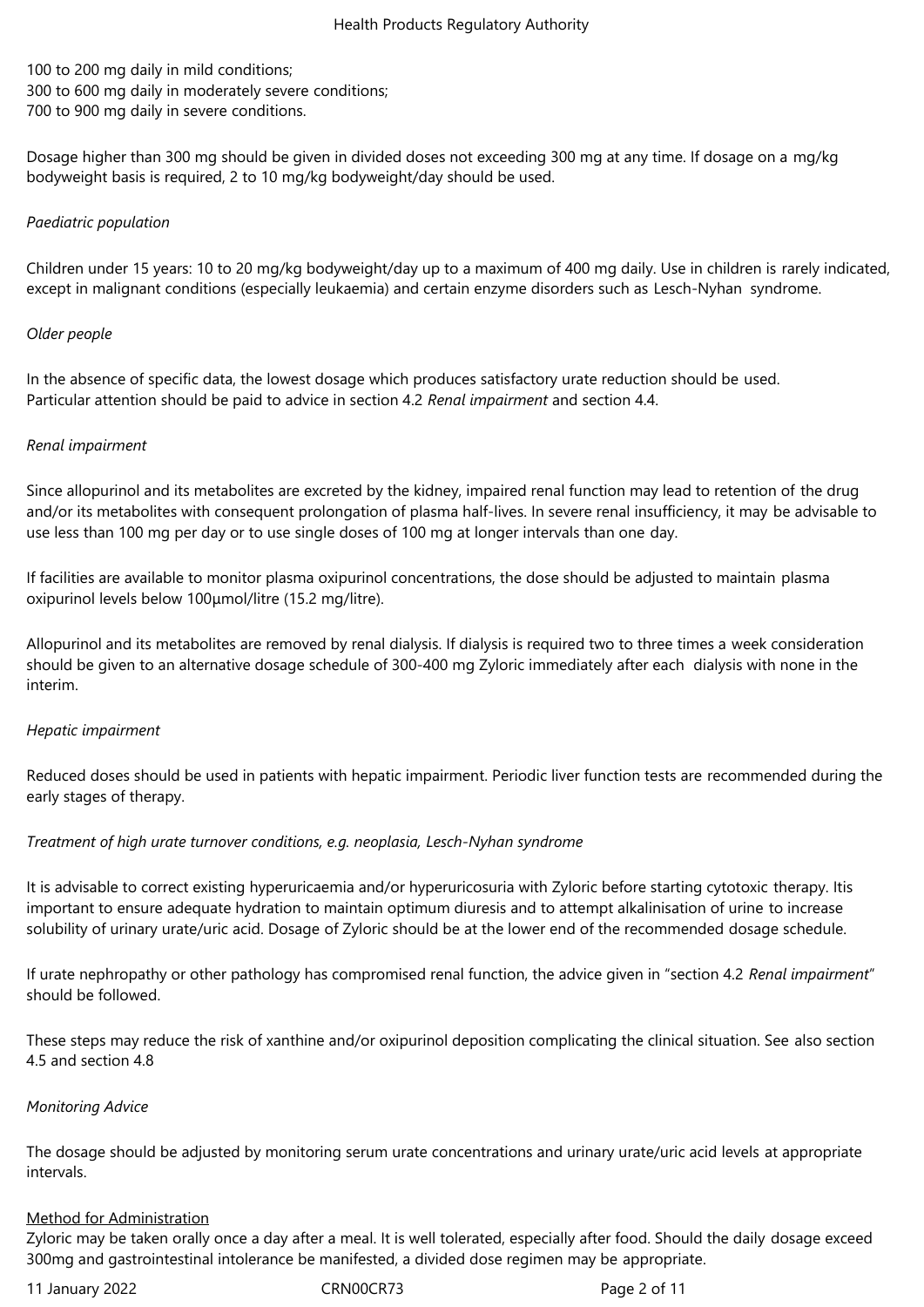## **4.3 Contraindications**

Hypersensitivity to the active substance or to any of the excipients listed in section 6.1

## **4.4 Special warnings and precautions for use**

#### Hypersensitivity syndrome, SJS and TEN

Allopurinol hypersensitivity reactions can manifest in many different ways, including maculopapular exanthema, hypersensitivity syndrome (also known as DRESS) and Steven Johnson Syndrome (SJS) /toxic epidermal necrolysis (TEN). These reactions are clinical diagnoses, and their clinical presentations remain the basis for decision making. If such reactions occur at any time during treatment, allopurinol should be withdrawn **immediately**. Rechallenge should not be undertaken in patients with hypersensitivity syndrome and SJS/TEN. Corticosteroids may be beneficial in overcoming hypersensitivity skin reactions. (see section 4.8 *Adverse Reactions- Immune system disorders*and *Skin and subcutaneous tissue disorders*).

## HLA-B\*5801 allele

The HLA-B\*5801 allele has been shown to be associated with the risk of developing allopurinol related hypersensitivity syndrome and SJS/TEN. The frequency of the HLA-B\*5801 allele varies widely between ethnic populations: up to 20% in Han Chinese population, 8-15% in the Thai, about 12% in the Korean population and 1-2% in individuals of Japanese or European origin. Screening for HLA-B\*5801 should be considered before starting treatment with allopurinol in patient subgroups where the prevalence of this allele is known to be high. Chronic kidney disease may increase the risk in these patients additionally. In case that no HLA-B\*5801 genotyping is available for patients with Han Chinese, Thai or Korean descent the benefits should be thoroughly assessed and considered outweigh the possible higher risks before starting therapy. The use of genotyping has not been established in other patient populations. If the patient is a known carrier of HLA-B\*5801 (especially in those who are from Han Chinese, Thai or Korean descent), allopurinol should not be started unless there are no other reasonable therapeutic options and the benefits are thought to exceed risks. Extra vigilance for signs of hypersensitivity syndrome or SJS/TEN is required and the patient should be informed of the need to stop treatment immediately at the first appearance of symptoms.

SJS/TEN can still occur in patients who are found to be negative for HLA-B\*5801 irrespective of their ethnic origin.

# Renal or hepatic impairment

Reduced doses should be used in patients with hepatic or renal impairment. Patients under treatment for hypertension or cardiac insufficiency, for example with diuretics or ACE inhibitors, may have some concomitant impairment of renal function and allopurinol should be used with care in this group.

Chronic renal insufficiency and concomitant diuretic use, in particular thiazides, has been associated with an increased risk of allopurinol induced SJS/TEN, and other serious hypersensitivity reactions.

#### Asymptomatic hyperuricaemia

Asymptomatic hyperuricaemia *per se* is generally not considered an indication for use of Zyloric. Fluid and dietary modification with management of the underlying cause may correct the condition.

#### Acute gouty attacks

Allopurinol treatment should not be started until an acute attack of gout has completely subsided, as further attacks may be precipitated.

In the early stages of treatment with Zyloric, as with uricosuric agents, an acute attack of gouty arthritis may be precipitated. Therefore it is advisable to give prophylaxis with a suitable anti-inflammatory agent or colchicine for at least one month. The literature should be consulted for details of appropriate dosage and precautions and warnings.

If acute attacks develop in patients receiving allopurinol, treatment should continue at the same dosage while the acute attack is treated with a suitable anti-inflammatory agent.

11 January 2022 CRN00CR73 Page 3 of 11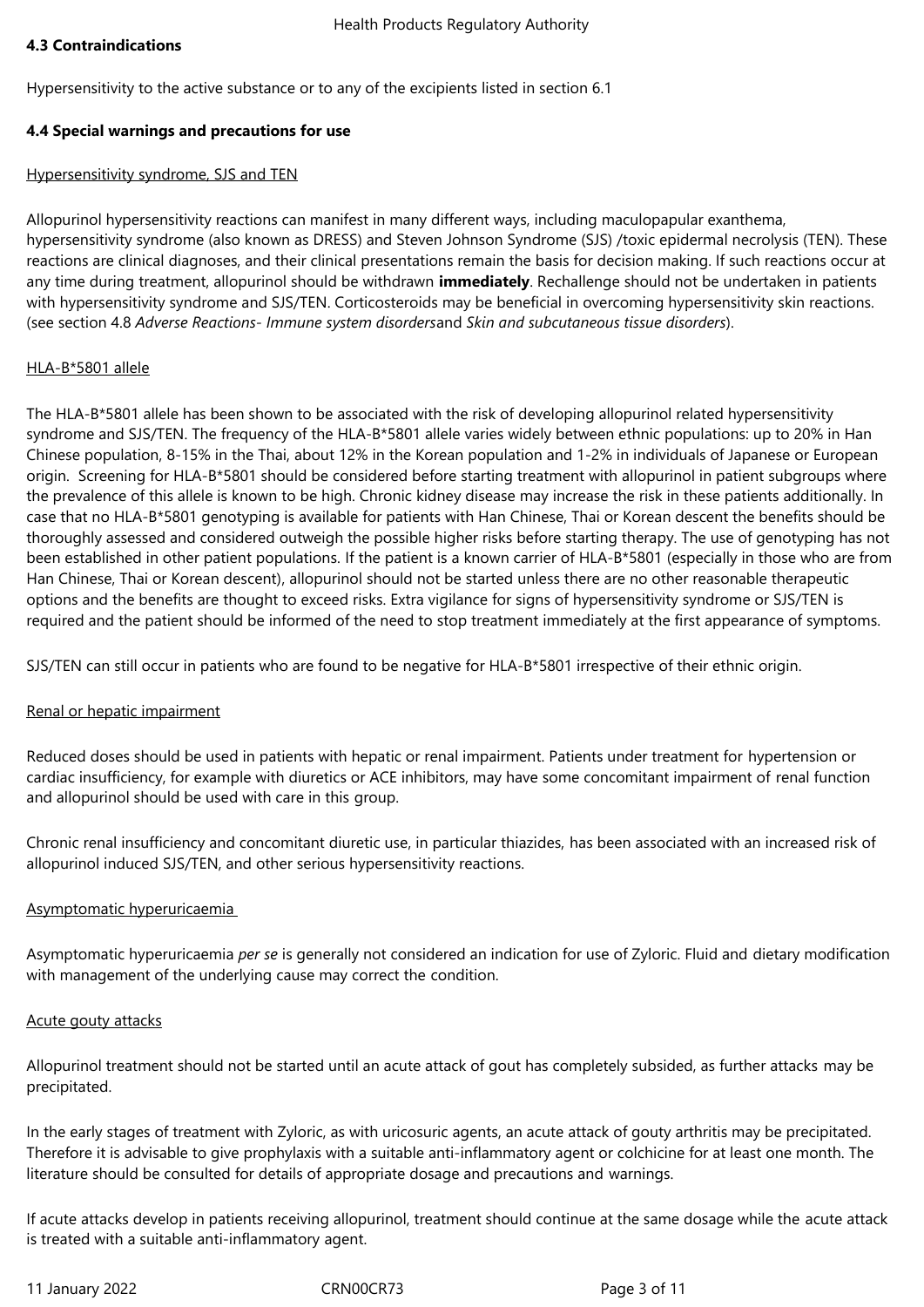#### Xanthine deposition

In conditions where the rate of urate formation is greatly increased (e.g. malignant disease and its treatment, Lesch Nyhan Syndrome) the absolute concentration of xanthine in urine could, in rare cases, rise sufficiently to allow deposition in the urinary tract. This risk may be minimised by adequate hydration to achieve optimal urine dilution.

## Impaction of uric acid renal stones

Adequate therapy with Zyloric will lead to dissolution of large uric acid renal pelvic stones, with the remote possibility of impaction in the ureter.

#### Thyroid disorders

Increased TSH values (>5.5 µIU/mL) were observed in patients on long-term treatment with allopurinol (5.8%) in a long term open label extension study. Caution is required when Zyloric is used in patients with alteration of thyroid function.

#### Lactose

Patients with rare hereditary problems of galactose intolerance, the Lapp lactose deficiency or glucose-galactose malabsorption should not take this medicine.

## **4.5 Interaction with other medicinal products and other forms of interactions**

#### 6‑mercaptopurine and azathioprine

Azathioprine is metabolised to 6‑mercaptopurine which is inactivated by the action of xanthine oxidase. When 6‑ mercaptopurine or azathioprine is given concurrently with Zyloric, only one‑quarter of the usual dose of 6‑ mercaptopurine or azathioprine should be given because inhibition of xanthine oxidase will prolong their activity.

# Vidarabine (Adenine Arabinoside)

Evidence suggests that the plasma half-life of vidarabine is increased in the presence of allopurinol. When the two products are used concomitantly extra vigilance is necessary, to recognise enhanced toxic effects.

#### Salicylates and uricosuric agents

Oxipurinol, the metabolite of allopurinol and itself therapeutically active , is excreted by the kidney in a similar way to urate. Hence, drugs with uricosuric activity such as probenecid or large doses of salicylate may accelerate the excretion of oxipurinol. This may decrease the therapeutic activity of Zyloric, but the significance needs to be assessed in each case.

#### Chlorpropamide

If Zyloric is given concomitantly with chlorpropamide when renal function is poor, there may be an increased risk of prolonged hypoglycaemic activity because allopurinol and chlorpropamide may compete for excretion in the renal tubule.

#### Coumarin anticoagulants

There have been rare reports of increased effect of warfarin and other coumarin anticoagulants when co-administered with allopurinol, therefore, all patients receiving anticoagulants must be carefully monitored.

#### **Phenytoin**

Allopurinol may inhibit hepatic oxidation of phenytoin but the clinical significance has not been demonstrated.

#### **Theophylline**

11 January 2022 CRN00CR73 Page 4 of 11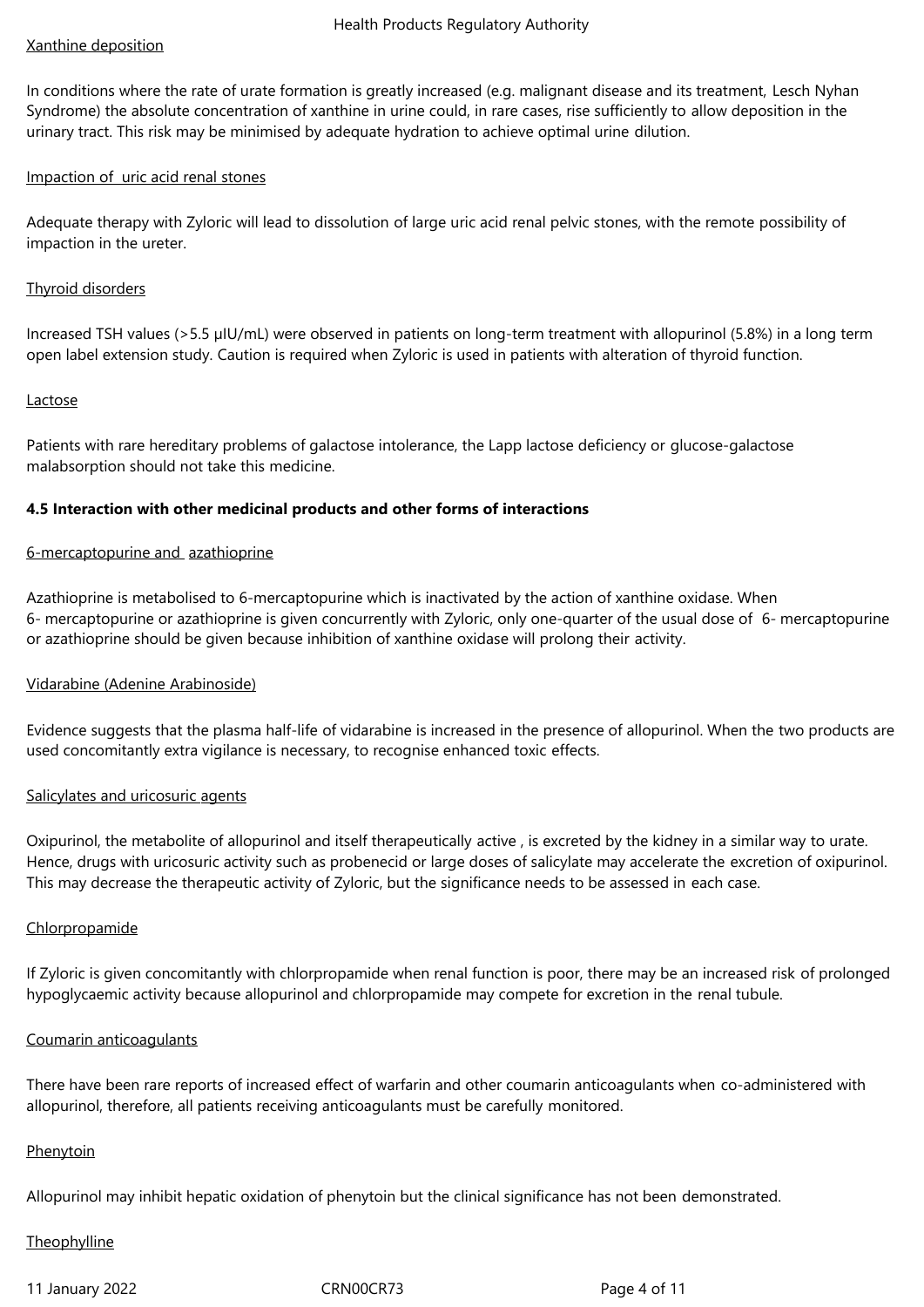Inhibition of the metabolism of theophylline has been reported. The mechanism of the interaction may be explained by xanthine oxidase being involved in the biotransformation of theophylline in man. Theophylline levels should be monitored in patients starting or increasing allopurinol therapy.

## Ampicillin/Amoxicillin

An increase in the frequency of skin rash has been reported among patients receiving ampicillin or amoxicillin concurrently with allopurinol compared to patients who are not receiving both drugs. The cause of the reported association has not been established. However, it is recommended that in patients receiving allopurinol an alternative to ampicillin or amoxicillin is used where available.

## Cytostatics

With administration of allopurinol and cytostatics (e.g. cyclophosphamide, doxorubicin, bleomycin, procarbazine, alkyl halogenides), blood dyscrasias occur more frequently than when these active substances are administered alone. Blood count monitoring should therefore be performed at regular intervals.

## Cyclosporin

Reports suggest that the plasma concentration of cyclosporin may be increased during concomitant treatment with allopurinol. The possibility of enhanced cyclosporin toxicity should be considered if the drugs are co-administered.

## Didanosine

In healthy volunteers and HIV patients receiving didanosine, plasma didanosine Cmax and AUC values were approximately doubled with concomitant allopurinol treatment (300 mg daily) without affecting terminal half-life. Therefore, dose reductions of didanosine may be required when used concomitantly with allopurinol.

#### Diuretics

An interaction between allopurinol and furosemide that results in increased serum urate and plasma oxipurinol concentrations has been reported.

An increased risk of hypersensitivity has been reported when allopurinol is given with diuretics, in particular thiazides, especially in renal impairment.

#### Angiotensin-converting-enzyme (ACE) inhibitors.

An increased risk of hypersensitivity has been reported when allopurinol is given with ACE inhibitors especially in renal impairment.

#### Aluminium hydroxide

If aluminium hydroxide is taken concomitantly, allopurinol may have an attenuated effect. There should be an interval of at least 3 hours between taking both medicines.

# **4.6 Fertility, pregnancy and lactation**

#### **Pregnancy**

There is inadequate evidence of safety of Zyloric in human pregnancy, although it has been in wide use for many years without apparent ill consequence (see section 5.3).

Use in pregnancy only when there is no safer alternative and when the disease itself carries risks for the mother or unborn child.

#### Breast‑feeding

11 January 2022 CRN00CR73 Page 5 of 11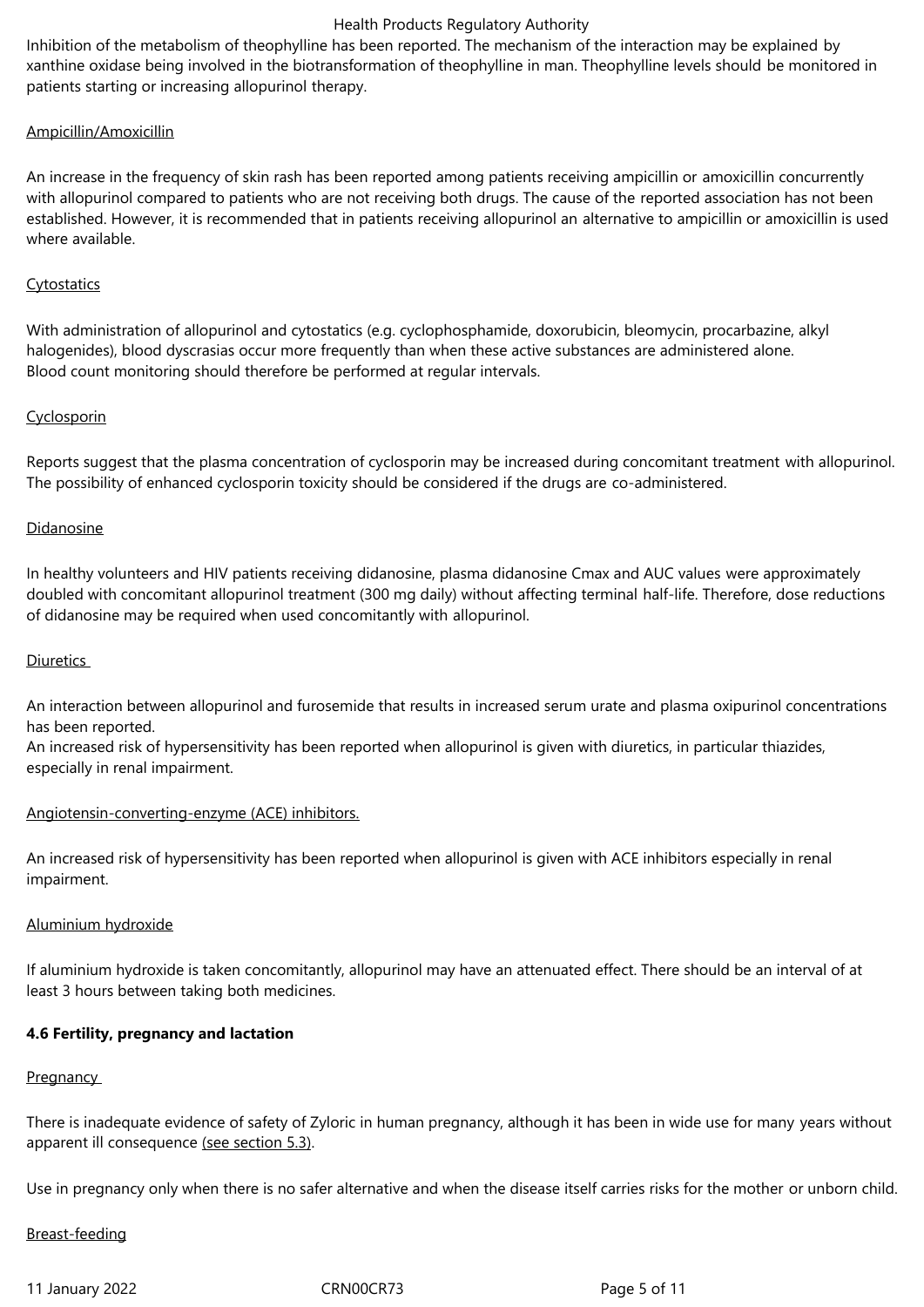Allopurinol and its metabolite oxipurinol is excreted in the human breast milk. Concentrations of 1.4 mg/litre allopurinol and 53.7 mg/litre oxipurinol have been demonstrated in breast milk from a woman taking Zyloric 300 mg/day. However, there are no data concerning the effects of allopurinol or its metabolites on the breast-fed baby. Allopurinol during breastfeeding is not recommended.

## **4.7 Effects on ability to drive and use machines**

Since adverse reactions such as somnolence, vertigo and ataxia have been reported in patients receiving allopurinol, patients should exercise caution before driving, using machinery or participating in dangerous activities until they are reasonably certain that allopurinol does not adversely affect performance.

## **4.8 Undesirable effects**

For this product there is no modern clinical documentation which can be used as support for determining the frequency of undesirable effects. Undesirable effects may vary in their incidence depending on the dose received and also when given in combination with other therapeutic agents.

The frequency categories assigned to the adverse drug reactions below are estimates: for most reactions, suitable data for calculating incidence are not available. Adverse drug reactions identified through post-marketing surveillance were considered to be rare or very rare. The following convention has been used for the classification of frequency:

Very common  $\geq 1/10$ Common  $\geq 1/100$  to <1/10 Uncommon ≥1/1000 to <1/100 Rare ≥1/10,000 to <1/1000 Very rare <1/10,000

Adverse reactions in association with allopurinol are rare in the overall treated population and mostly of a minor nature. The incidence is higher in the presence of renal and/or hepatic disorder.

| <b>System Organ Class</b>            | <b>Frequency</b> | <b>Adverse reaction</b>                                                                                     |
|--------------------------------------|------------------|-------------------------------------------------------------------------------------------------------------|
| Infections and infestations          | Very rare        | Furuncle                                                                                                    |
| Blood and lymphatic system disorders | Very rare        | Agranulocytosis <sup>1</sup><br>Aplastic anaemia <sup>1</sup><br>Thrombocytopenia <sup>1</sup>              |
| Immune system disorders              | Uncommon         | Hypersensitivity <sup>2</sup>                                                                               |
|                                      | Very rare        | Angioimmunoblastic T-cell lymphoma <sup>3</sup><br>Anaphylactic reaction                                    |
| Metabolism and nutrition disorders   | Very rare        | Diabetes mellitus<br>Hyperlipidaemia                                                                        |
| Psychiatric disorders                | Very rare        | Depression                                                                                                  |
| Nervous system disorders             | Very rare        | Coma<br>Paralysis<br>Ataxia<br>Neuropathy peripheral<br>Paraesthesia<br>Somnolence<br>Headache<br>Dysgeusia |
|                                      | Not known        | Aseptic meningitis                                                                                          |
| Eye disorders                        | Very rare        | Cataract<br>Visual impairment<br>Maculopathy                                                                |
| Ear and labyrinth disorders          | Very rare        | Vertigo                                                                                                     |
| Cardiac disorders                    | Very rare        | Angina pectoris<br>Bradycardia                                                                              |
| Vascular disorders                   | Very rare        | Hypertension                                                                                                |

#### **Tabulated summary of adverse reactions**

11 January 2022 CRN00CR73 Page 6 of 11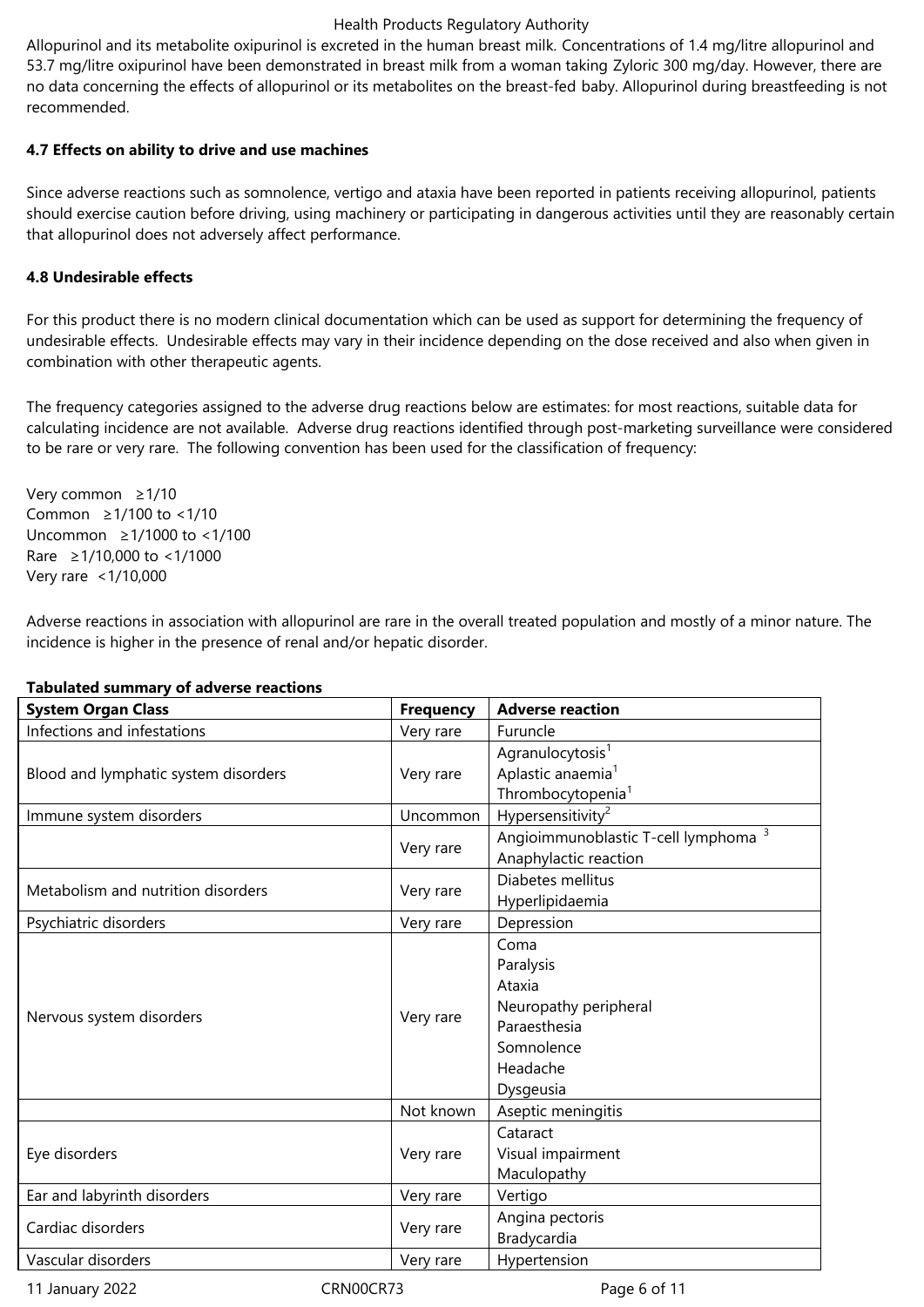| Gastrointestinal disorders                           | Uncommon            | Vomiting <sup>4</sup><br>Nausea <sup>4</sup><br>Diarrhoea                                                         |
|------------------------------------------------------|---------------------|-------------------------------------------------------------------------------------------------------------------|
|                                                      | Very rare           | Haematemesis<br>Steatorrhoea<br>Stomatitis<br>Change of bowel habit                                               |
| Hepatobiliary disorders                              | Uncommon            | Liver function test abnormal <sup>5</sup>                                                                         |
|                                                      | Rare                | Hepatitis (including hepatic necrosis and<br>granulomatous hepatitis) <sup>5</sup>                                |
| Skin and subcutaneous tissue disorders               | Common              | Rash                                                                                                              |
|                                                      | Rare                | Stevens-Johnson syndrome/toxic<br>epidermal necrolysis <sup>6</sup>                                               |
|                                                      | Very rare           | Angioedema <sup>7</sup><br>Drug eruption<br>Alopecia<br>Hair colour changes                                       |
| Renal and urinary disorders                          | Very rare           | Haematuria<br>Azotaemia                                                                                           |
| Reproductive system and breast disorders             | Very rare           | Infertility male<br>Erectile dysfunction<br>Gynaecomastia                                                         |
| General disorders and administration site conditions | Very rare<br>Common | Oedema<br>Malaise<br>Asthenia<br>Pyrexia <sup>8</sup><br>Blood thyroid stimulating hormone increased <sup>9</sup> |
| Investigations                                       |                     |                                                                                                                   |

- 1. Very rare reports have been received of thrombocytopenia, agranulocytosis and aplastic anaemia, particularly in individuals with impaired renal and/or hepatic function, reinforcing the need for particular care in this group of patients.
- 2. A delayed multi-organ hypersensitivity disorder (known as hypersensitivity syndrome or DRESS) with fever, rashes, vasculitis, lymphadenopathy, pseudo lymphoma, arthralgia, leucopenia, eosinophilia hepato-splenomegaly, abnormal liver function tests, and vanishing bile duct syndrome (destruction and disappearance of the intrahepatic bile ducts) occurring in various combinations. Other organs may also be affected (e.g. liver, lungs, kidneys, pancreas, myocardium, and colon). If such reactions do occur, it may be at any time during treatment, allopurinol should be withdrawn IMMEDIATELY and PERMANENTLY.

Rechallenge should not be undertaken in patients with hypersensitivity syndrome and SJS/TEN. Corticosteroids may be beneficial in overcoming hypersensitivity skin reactions. When generalised hypersensitivity reactions have occurred, renal and/or hepatic disorder has usually been present particularly when the outcome has been fatal.

- 1. Angioimmunoblastic T‑cell lymphoma has been described very rarely following biopsy of a generalised lymphadenopathy. It appears to be reversible on withdrawal of allopurinol.
- 2. In early clinical studies, nausea and vomiting were reported. Further reports suggest that this reaction is not a significant problem and can be avoided by taking allopurinol after meals
- 3. Hepatic dysfunction has been reported without overt evidence of more generalised hypersensitivity.
- 4. Skin reactions are the most common reactions and may occur at any time during treatment. They may be pruritic, maculopapular, sometimes scaly, sometimes purpuric and rarely exfoliative, such as Stevens-Johnson syndrome and toxic epidermal necrolysis (SJS/TEN). Allopurinol should be withdrawn IMMEDIATELY should such reactions occur. The highest risk for SJS and TEN, or other serious hypersensitivity reactions, is within the first weeks of treatment. The best results in managing such reactions come from early diagnosis and immediate discontinuation of any suspect drug. After recovery from mild reactions, allopurinol may, if desired, be re-introduced at a small dose (e.g. 50 mg/day) and gradually increased. The HLA-B\*5801 allele has been shown to be associated with the risk of developing allopurinol related hypersensitivity syndrome and SJS/TEN. The use of genotyping as a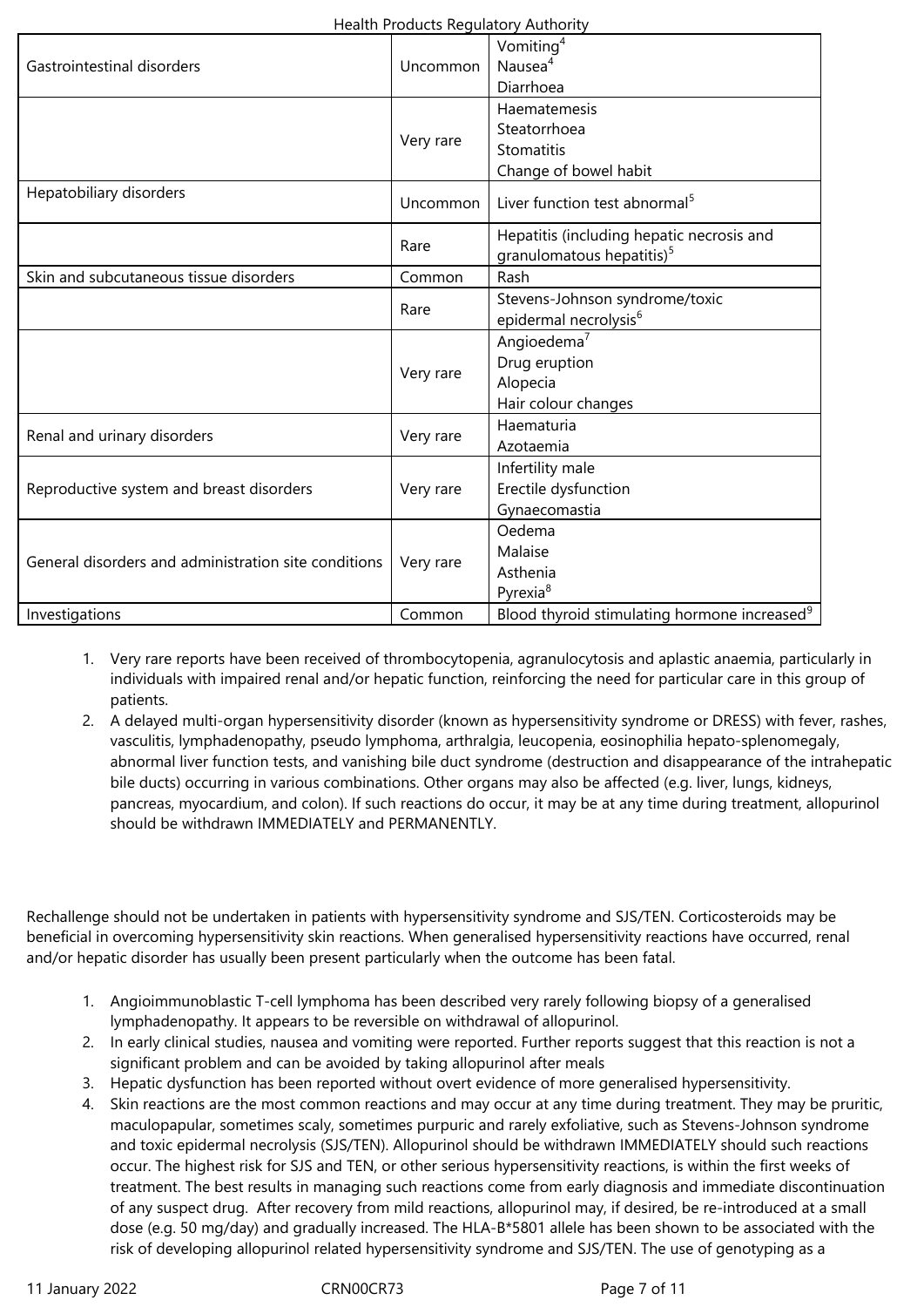screening tool to make decisions about treatment with allopurinol has not been established. If the rash reoccurs, allopurinol should be PERMANENTLY withdrawn as more severe hypersensitivity reactions may occur (see section 4.8 *Immunesystemdisorders*). If SJS/TEN, or other serious hypersensitivity reactions cannot be ruled out, DO NOT re-introduce allopurinol due to the potential for a severe or even fatal reaction. The clinical diagnosis of SJS/TEN, or other serious hypersensitivity reactions remain the basis for decision making.

- 5. Angioedema has been reported to occur with and without signs and symptoms of a more generalised allopurinol hypersensitivity reaction.
- 6. Fever has been reported to occur with and without signs and symptoms of a more generalised allopurinol hypersensitivity reaction (see section 4.8 *Immunesystemdisorders*).
- 7. The occurrence of increased thyroid stimulating hormone (TSH) in the relevant studies did not report any impact on free T4 levels or had TSH levels indicative of subclinical hypothyroidism.

#### Reporting of suspected adverse reactions

Reporting suspected adverse reactions after authorisation of the medicinal product is important. It allows continued monitoring of the benefit/risk balance of the medicinal product. Healthcare professionals are asked to report any suspected adverse reactions via HPRA Pharmacovigilance, Earlsfort Terrace, IRL - Dublin 2; Tel: +353 1 6764971; Fax: +353 1 6762517. Website: www.hpra.ie; e-mail: medsafety@hpra.ie

#### **4.9 Overdose**

#### *Symptoms and Signs*

Ingestion of up to 22.5g allopurinol without adverse effect has been reported. Symptoms and signs including nausea, vomiting, diarrhoea and dizziness have been reported in a patient who ingested 20g allopurinol. Recovery followed general supportive measures.

#### *Management*

Massive absorption of Zyloric may lead to considerable inhibition of xanthine oxidase activity, which should have no untoward effects unless affecting concomitant medication especially with 6-mercaptopurine and/or azathioprine. Adequate hydration to maintain optimum diuresis facilitates excretion of allopurinol and its metabolites. If considered necessary haemodialysis may be used.

#### **5 PHARMACOLOGICAL PROPERTIES**

#### **5.1 Pharmacodynamic properties**

Pharmacotherapeutic group: Preparations inhibiting uric acid production

ATC Code: M04AA01

#### Mechanism of action

Allopurinol is a xanthine-oxidase inhibitor. Allopurinol and its main metabolite oxipurinol lower the level of uric acid in plasma and urine by inhibition of xanthine oxidase, the enzyme catalyzing the oxidation of hypoxanthine to xanthine and xanthine to uric acid.

#### Pharmacodynamic effects

In addition to the inhibition of purine catabolism, in some but not all hyperuricaemic patients, de novo purine biosynthesis is depressed via feedback inhibition of hypoxanthine-guanine phosphoribosyltransferase. Other metabolites of allopurinol include allopurinol-riboside and oxipurinol-7-riboside.

#### **5.2 Pharmacokinetic properties**

#### Absorbtion

11 January 2022 CRN00CR73 Page 8 of 11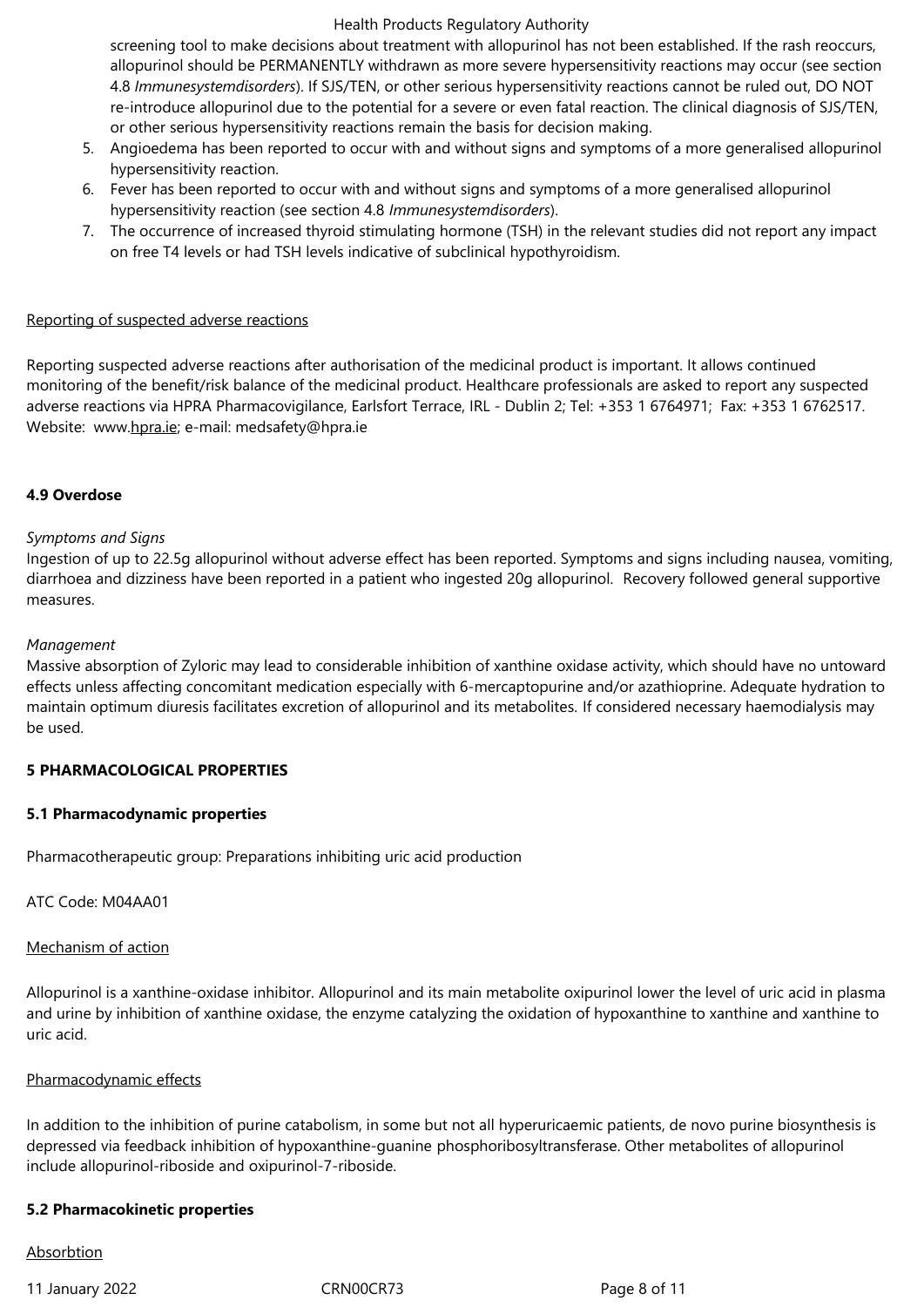Allopurinol is active when given orally and is rapidly absorbed from the upper gastrointestinal tract. Studies have detected allopurinol in the blood 3060 minutes after dosing. Estimates of bioavailability vary from 67% to 90%. Peak plasma levels of allopurinol generally occur approximately 1.5 hours after oral administration of Zyloric, but fall rapidly and are barely detectable after 6 hours. Peak plasma levels of oxipurinol generally occur 3‑5 hours after oral administration of Zyloric and are much more sustained.

# Distribution

Allopurinol is negligibly bound by plasma proteins and therefore variations in protein binding are not thought to significantly alter clearance. The apparent volume of distribution of allopurinol is approximately 1.6 litre/kg which suggests relatively extensive uptake by tissues. Tissue concentrations of allopurinol have not been reported in humans, but it is likely that allopurinol and oxipurinol will be present in the highest concentrations in the liver and intestinal mucosa where xanthine oxidase activity is high.

## Biotransformation

The main metabolite of Zyloric is oxipurinol. Other metabolites of allopurinol include allopurinol-riboside and oxipurinol-7-riboside.

## **Elimination**

Approximately 20% of the ingested allopurinol is excreted in the faeces. Elimination of allopurinol is mainly by metabolic conversion to oxipurinol by xanthine oxidase and aldehyde oxidase, with less than 10% of the unchanged drug excreted in the urine. Allopurinol has a plasma half-life of about 0.5 to 1.5 hours.

Oxipurinol is a less potent inhibitor of xanthine oxidase than allopurinol, but the plasma half‑life of oxipurinol is far more prolonged. Estimates range from 13 to 30 hours in man. Therefore effective inhibition of xanthine oxidase is maintained over a 24 hour period with a single daily dose of Zyloric. Patients with normal renal function will gradually accumulate oxipurinol until a steady-state plasma oxipurinol concentration is reached. Such patients, taking 300 mg of allopurinol per day will generally have plasma oxipurinol concentrations of 5-10mg/litre.

Oxipurinol is eliminated unchanged in the urine but has a long elimination half-life because it undergoes tubular reabsorption. Reported values for the elimination half-life range from 13.6 hours to 29 hours. The large discrepancies in these values may be accounted for by variations in study design and/or creatinine clearance in the patients.

#### Pharmacokinetics in patients with renal impairment

Allopurinol and oxipurinol clearance is greatly reduced in patients with poor renal function resulting in higher plasma levels in chronic therapy. Patients with renal clearance values were between 10 and 20 ml/min, showed plasma oxipurinol concentrations of approximately 30 mg/litre after prolonged treatment with 300 mg allopurinol per day. This is approximately the concentration which would be achieved by doses of 600 mg/day in those with normal renal function. A reduction in the dose of Zyloric is therefore required in patients with renal impairment.

#### Pharmacokinetics in elderly patients

The kinetics of the drug are not likely to be altered other than due to deterioration in renal function (see section 5.2 *Pharmacokinetics in patients with renal impairment*).

# **5.3 Preclinical safety data**

#### *Mutagenicity*

Cytogenetic studies show that allopurinol does not induce chromosome aberrations in human blood cells *in vitro* at concentrations up to 100µg/ml and *in vivo* at doses up to 600mg/day for a mean period of 40 months.

Allopurinol does not produce nitroso compounds *in vitro* or affect lymphocyte transformation *in vitro.*

11 January 2022 CRN00CR73 Page 9 of 11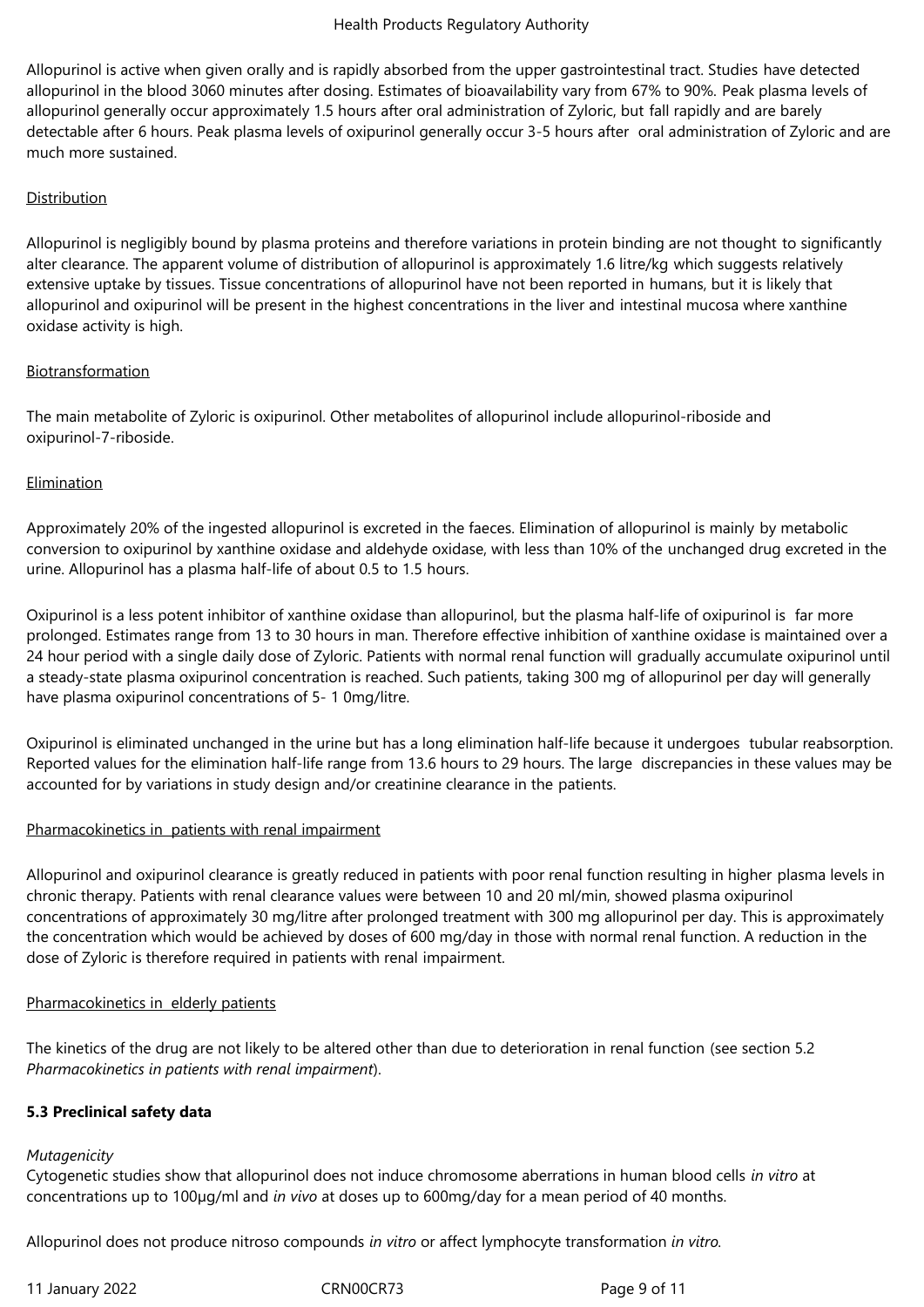Evidence from biochemical and other cytological investigations strongly suggests that allopurinol has no deleterious effects on DNA at any stage of the cell cycle and is not mutagenic.

#### *Carcinogenicity*

No evidence of carcinogenicity has been found in mice and rats treated with allopurinol for up to 2 years.

#### *Teratogenicity*

One study in mice receiving intraperitoneal doses of 50 or 100mg/kg on days 10 or 13 of gestation resulted in foetal abnormalities, however in a similar study in rats at 120mg/kg on day 12 of gestation, no abnormalities were observed. Extensive studies of high oral doses of allopurinol in mice up to 100mg/kg/day, rats up to 200mg/kg/day and rabbits up to 150mg/kg/day, during days 8 to 16 of the gestation, produced no teratogenic effects.

An *in vitro* study using foetal mouse salivary glands in culture to detect embryotoxicity indicated that allopurinol would not be expected to cause embryotoxicity without also causing maternal toxicity.

## **6 PHARMACEUTICAL PARTICULARS**

#### **6.1 List of excipients**

Lactose monohydrate Maize starch Povidone Magnesium stearate

## **6.2 Incompatibilities**

Not applicable.

#### **6.3 Shelf life**

5 years.

#### **6.4 Special precautions for storage**

Do not store above 25°C. Store in the original package.

#### **6.5 Nature and contents of container**

Zyloric 300mg tablets are packed in PVC/aluminium foil blister packs or calendar packs containing 28 tablets.

# **6.6 Special precautions for disposal of a used medicinal product or waste materials derived from such medicinal product and other handling of the product**

No special requirements.

# **7 MARKETING AUTHORISATION HOLDER**

Aspen Pharma Trading Limited 3016 Lake Drive Citywest Business Campus Dublin 24 Ireland

# **8 MARKETING AUTHORISATION NUMBER**

PA1691/002/002

11 January 2022 CRN00CR73 Page 10 of 11